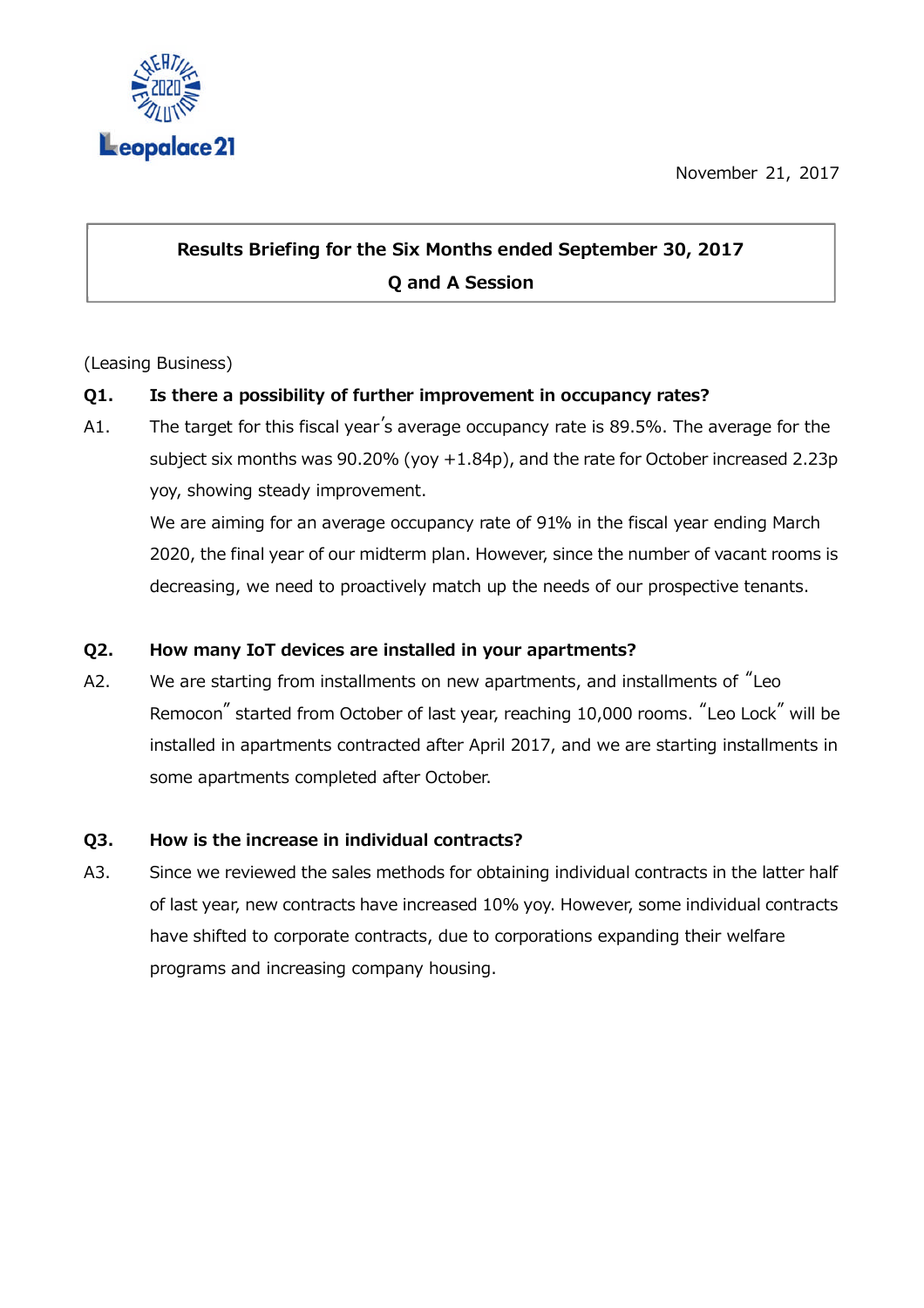(Development Business)

- Q4. Since orders seem to be struggling, do you plan to expand services for apartment owners, such as the sale of real estate specified joint enterprise products?
- A4. In addition to "Life-stage Support," we will expand services for apartment owners such as the sale of real estate specified joint enterprise products and the establishment of the "Stockholding Association for Leopalace21's Owners." We will secure profits for the business segment as a whole, including the real estate specified joint enterprise business, our subsidiary Morizou, and Life Living. However, improvements in orders may take some time, due to our strategic restriction in areas we take orders and the impact of certain media reports.

(Elderly Care Business)

- Q5. What is the reason for losses in the subject six months? Also, when do you plan to be in the black?
- A5. Personnel costs constitute a large portion of costs in the Elderly Care Business, followed by the rent we pay to facility owners. The ratio of our full time employees is higher than our competitors, which increases our personnel costs, and we are aiming to increase profitability by optimizing personnel distribution, diversifying workers, and installing nursing care robots. The Elderly Care Business is planned to be in the black by the fiscal year ending March 2020, as stated in our midterm plan, and in order to restrict initial expenses from facility openings, we will temporarily stop construction of new facilities in the next fiscal year.

(Others)

#### Q6. Why did you maintain the forecast for the full year?

A6. We do not expect any negative aspects in the latter half of the fiscal year. However, since earnings results could not be reasonably estimated, we decided to maintain our initial forecasts. We believe it may take some time to quantitatively review our forecasts.